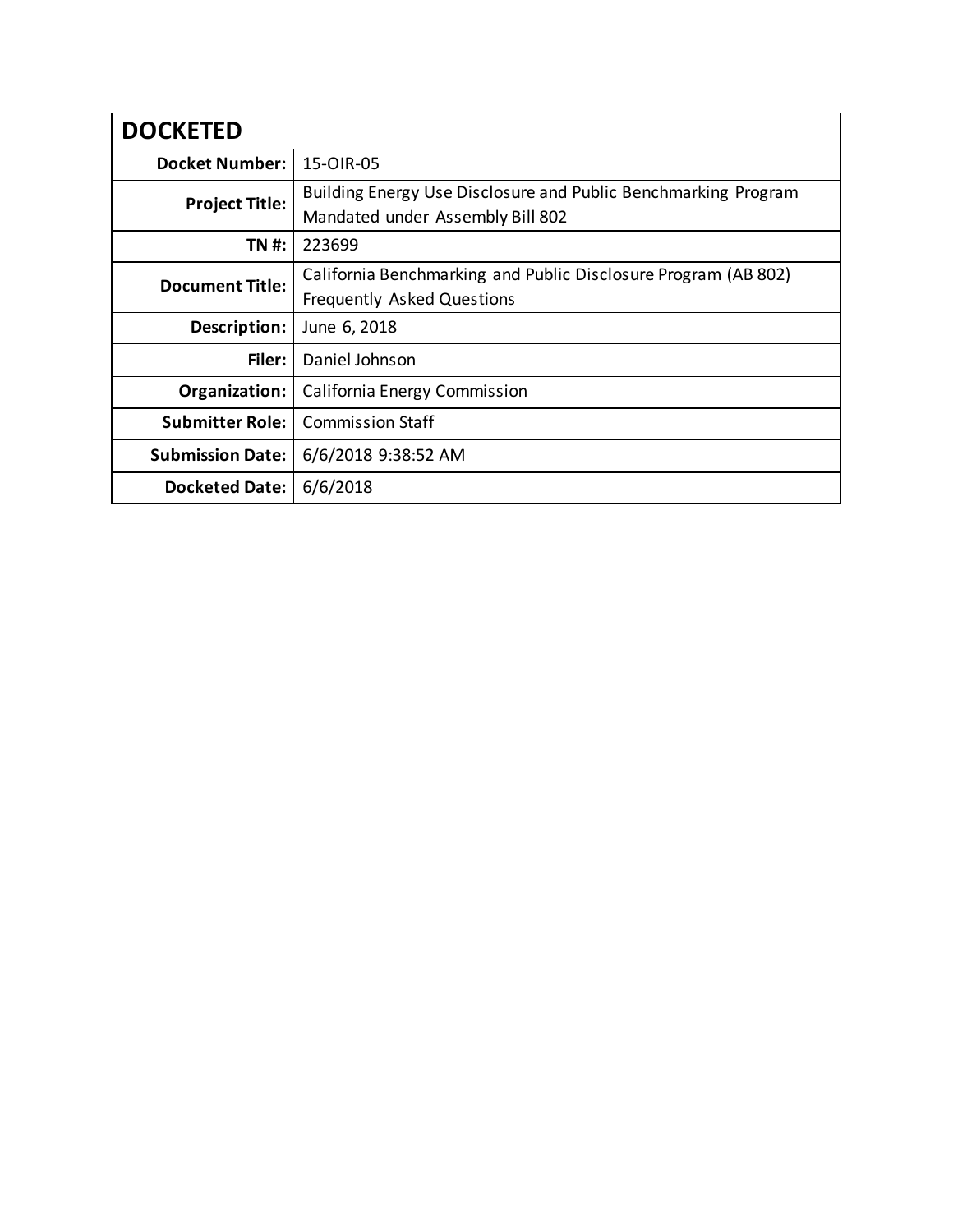

# **California Benchmarking and Public Disclosure Program (AB 802) Frequently Asked Questions**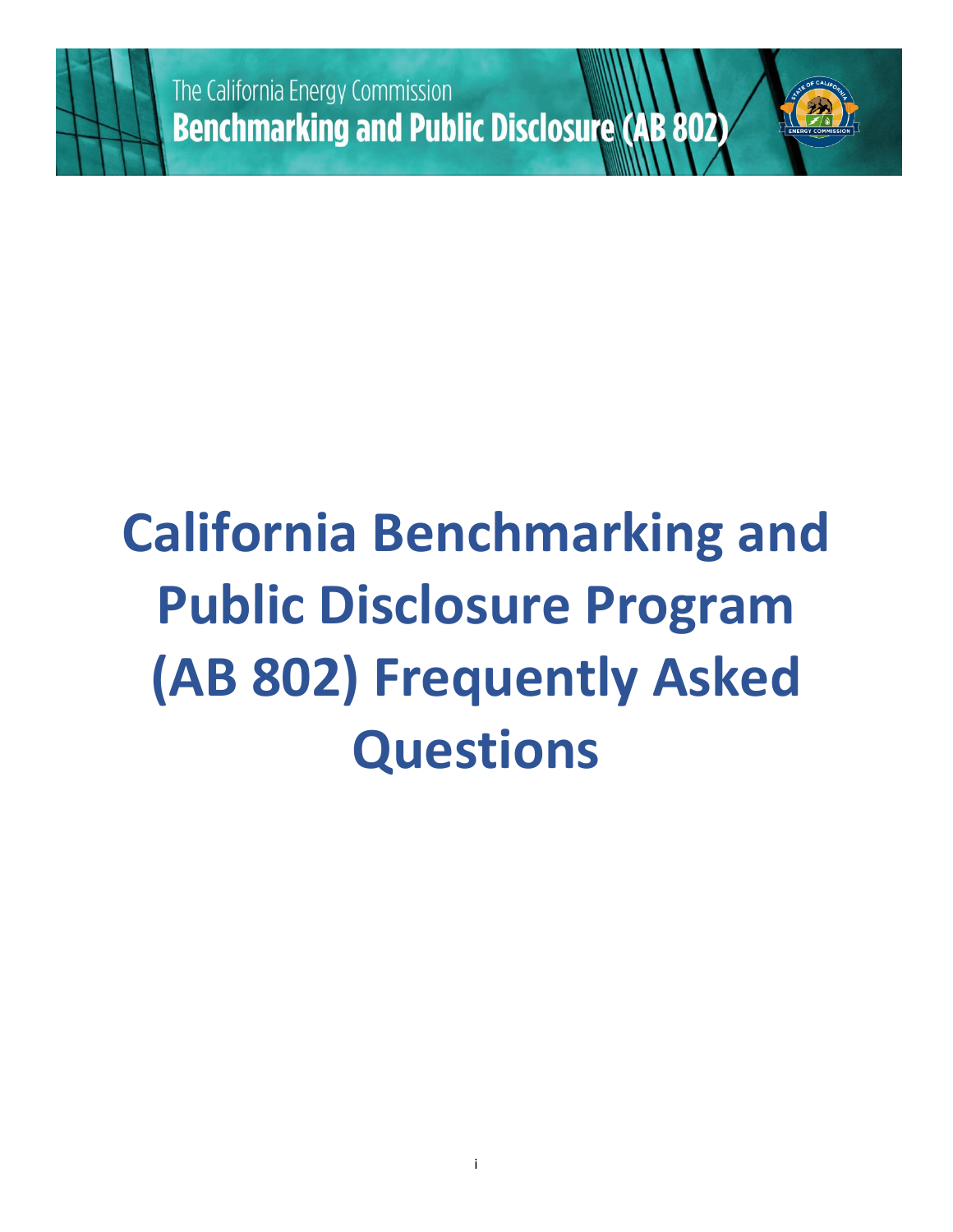



|    | а.                                                                                 |                                                                                 |  |
|----|------------------------------------------------------------------------------------|---------------------------------------------------------------------------------|--|
|    |                                                                                    |                                                                                 |  |
|    |                                                                                    |                                                                                 |  |
|    | a.                                                                                 |                                                                                 |  |
|    | b.                                                                                 |                                                                                 |  |
| 4. |                                                                                    |                                                                                 |  |
|    | а.                                                                                 |                                                                                 |  |
|    | b.                                                                                 |                                                                                 |  |
|    | C.                                                                                 |                                                                                 |  |
|    | d.                                                                                 |                                                                                 |  |
|    | e.                                                                                 |                                                                                 |  |
| 5. |                                                                                    |                                                                                 |  |
|    | а.                                                                                 |                                                                                 |  |
|    | b.                                                                                 |                                                                                 |  |
|    | c.                                                                                 |                                                                                 |  |
|    | d.                                                                                 | How do I know if I've successfully submitted the report and have complied? 3    |  |
| 6. |                                                                                    |                                                                                 |  |
| 7. |                                                                                    |                                                                                 |  |
|    | 8. What happens to the information provided to the California Energy Commission? 3 |                                                                                 |  |
|    | а.                                                                                 | Is the public reporting intended to shame property owners for high energy use?3 |  |
|    | b.                                                                                 |                                                                                 |  |
| 9. |                                                                                    |                                                                                 |  |
|    | а.                                                                                 |                                                                                 |  |
|    | b.                                                                                 |                                                                                 |  |
|    |                                                                                    |                                                                                 |  |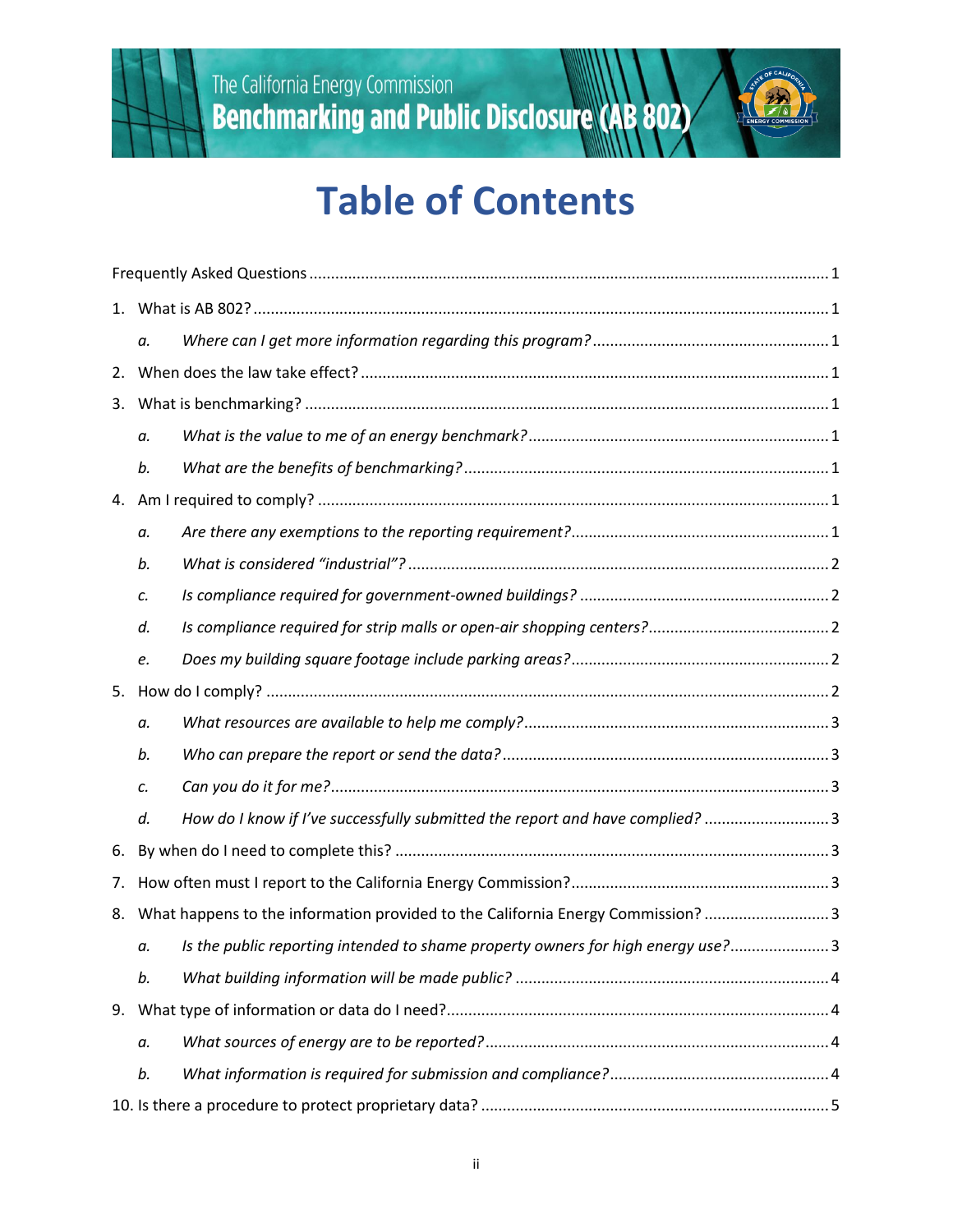

# The California Energy Commission<br> **Benchmarking and Public Disclosure (AB 802)**

|                                                                                                         | 13. What if the utility customers refuse to release their energy use data to building owners?5    |  |  |  |
|---------------------------------------------------------------------------------------------------------|---------------------------------------------------------------------------------------------------|--|--|--|
|                                                                                                         | 14. What do owners need to provide to show proof of ownership to get access to the whole building |  |  |  |
| 15. What happens if I've requested data from the utility, but they have not yet completed my request in |                                                                                                   |  |  |  |
|                                                                                                         |                                                                                                   |  |  |  |
| α.                                                                                                      | Can I use ENERGY STAR Portfolio Manager to benchmark my building if my building is less than      |  |  |  |
|                                                                                                         |                                                                                                   |  |  |  |
|                                                                                                         |                                                                                                   |  |  |  |
|                                                                                                         |                                                                                                   |  |  |  |
| a.                                                                                                      |                                                                                                   |  |  |  |
| b.                                                                                                      |                                                                                                   |  |  |  |
|                                                                                                         | 20. Does the Energy Commission have any recommendations to make the ongoing data tracking process |  |  |  |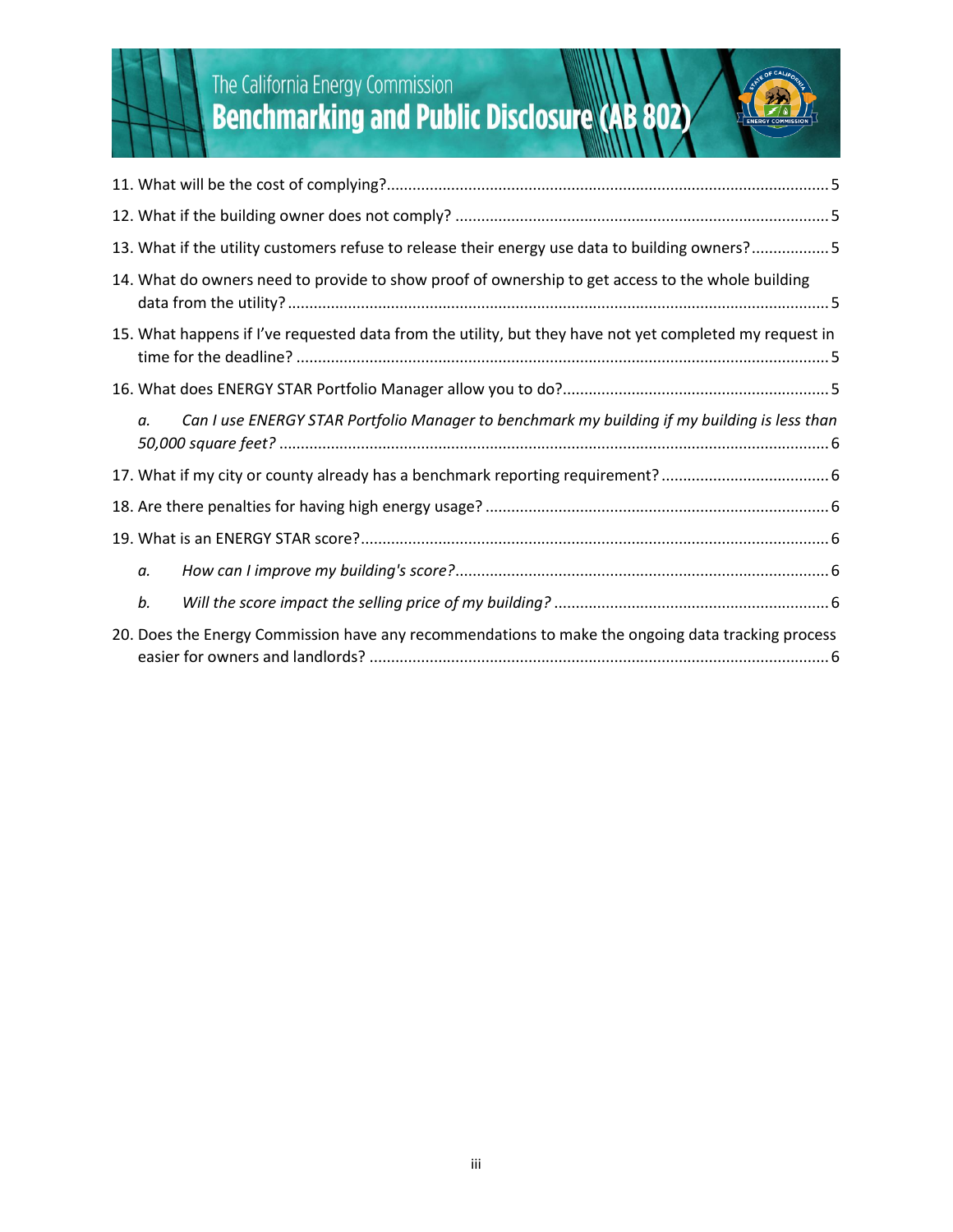



## **Frequently Asked Questions**

#### **1. What is AB 802?**

AB 802 is California's new program requiring building owners to track their energy use through an online tool. The process is referred to as energy benchmarking where building owners will be using EPA's ENERGY STAR Portfolio Manager to publicly disclose their energy use and ENERGY STAR performance rating.

#### *a. Where can I get more information regarding this program?*

The Energy Commission's benchmarking page includes general overview, as well as frequently asked questions and training materials regarding the program: (http://energy.ca.gov/benchmarking/)

#### **2. When does the law take effect?**

For disclosable buildings with no residential utility accounts, reporting is due by June 1, 2018, and annually thereafter. For disclosable buildings with 17 or more residential utility accounts, reporting is due by June 1, 2019, and annually thereafter.

#### **3. What is benchmarking?**

Benchmarking is tracking your performance against a standard. With this program, you'll be dividing your energy use with the square footage of your building to identify "efficiency". That number will act as a baseline score to compare your efficiency to previous years or to similar buildings.

#### *a. What is the value to me of an energy benchmark?*

Conducting an energy benchmark helps to measure the performance of your building and lets you know how efficient or inefficient it may be. A significant portion of a company's operating expenses goes towards energy bills, so energy efficiency improvements can sometimes reduce these costs substantially.

The phrase "you can't manage what you don't measure" directly applies; where you must measure and track the energy efficiency of your building so that you can take appropriate action if energy costs are above average.

#### *b. What are the benefits of benchmarking?*

Benchmarking can prioritize energy-efficiency investments, track energy-efficiency improvements over time, and even gain you EPA recognition.

#### **4. Am I required to comply?**

You are required to comply if your building has (1) more than 50,000 square feet of gross floor area, and (2) no residential utility accounts or more than 16 utility accounts. These are referred to as "disclosable" buildings.

*a. Are there any exemptions to the reporting requirement?*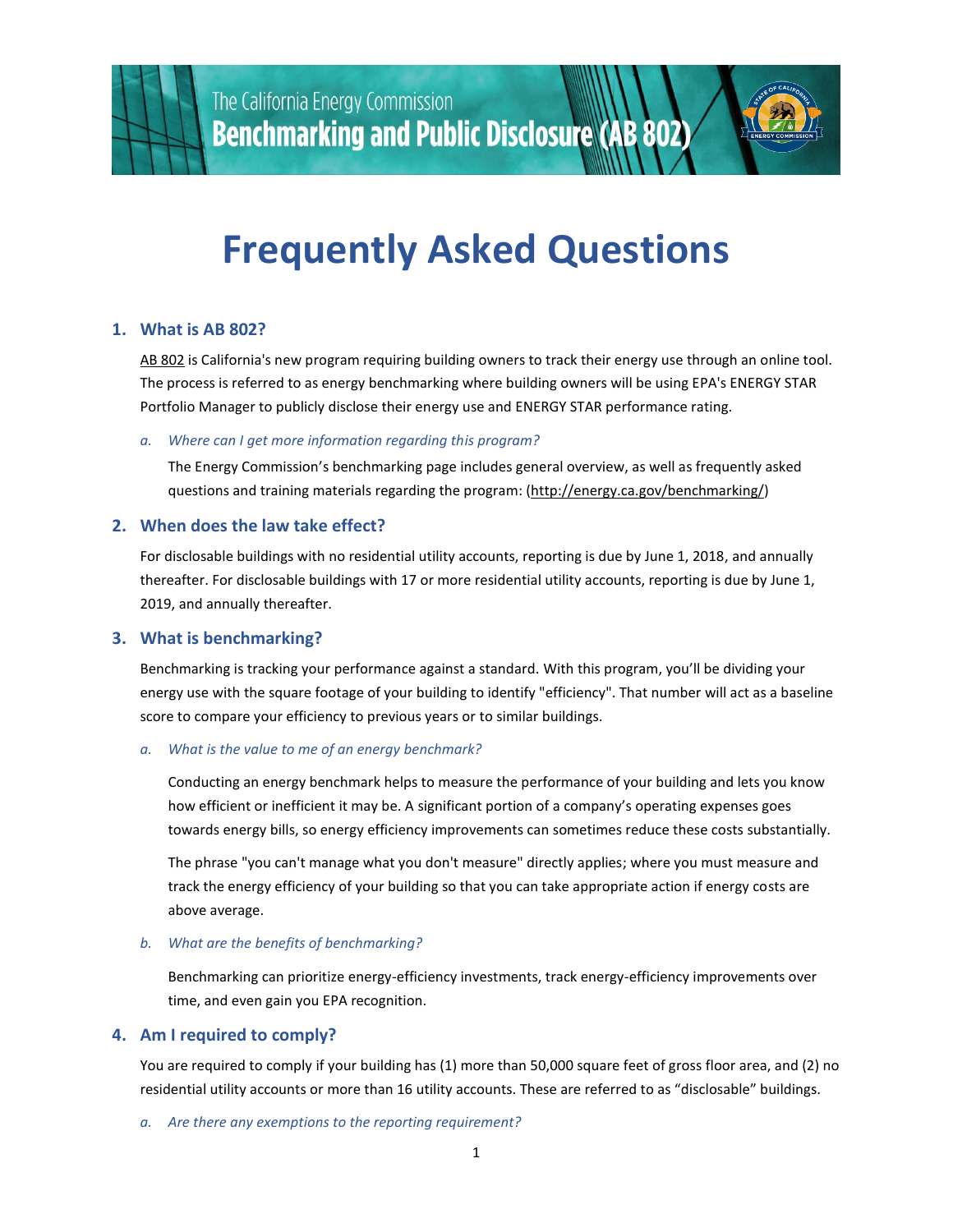You are not required to report to the Energy Commission if:

- Your building is a condominium.
- Your building has between 1 to 16 residential utility accounts.
- Your building did not have a certificate of occupancy or temporary certificate of occupancy for more than half of the calendar year for which reporting to the Energy Commission is required.
- Your building is scheduled to be demolished one year or less from the reporting date.
- Your building has over half of the total area used for scientific experiments, manufacturing, or industrial purposes.
- Your building was benchmarked pursuant to a local program listed on the Energy Commission's benchmarking website.

#### *b. What is considered "industrial"?*

Industrial properties include spaces adapted for uses like assemblage, processing, and/or manufacturing products from raw materials or fabricated parts. Warehouses and distribution centers are not considered industrial and are required to comply.

#### *c. Is compliance required for government-owned buildings?*

Except for buildings owned by the federal government, compliance is required for government-owned buildings.

#### *d. Is compliance required for strip malls or open-air shopping centers?*

Compliance is required for each individual building that has more than 50,000 square feet of gross floor area. Separate buildings that have the appearance of being a single building due to a continuous façade should be treated as individual buildings. If a single building within the strip mall or open-air shopping center encompasses over 50,000 square feet, then that individual building will need to comply.

#### *e. Does my building square footage include parking areas?*

When calculating your square footage in determining if you're required to comply, covered parking structures should be included while open and uncovered parking lots should be excluded.

When entering your gross floor area into your Portfolio Manager account, there's a separate field for parking so you can separate the parking area from your self-reported area.

#### **5. How do I comply?**

There are five general steps required to comply:

- 1) Open an account in ENERGY STAR Portfolio Manager.
- 2) Enter each disclosable building into your account.
- 3) Enter your energy use data.
- 4) Clicking the appropriate reporting link on the Energy Commission's benchmarking page, www.energy.ca.gov/benchmarking, which will direct you to log into Portfolio Manager.
- 5) Submit your report from within Portfolio Manager.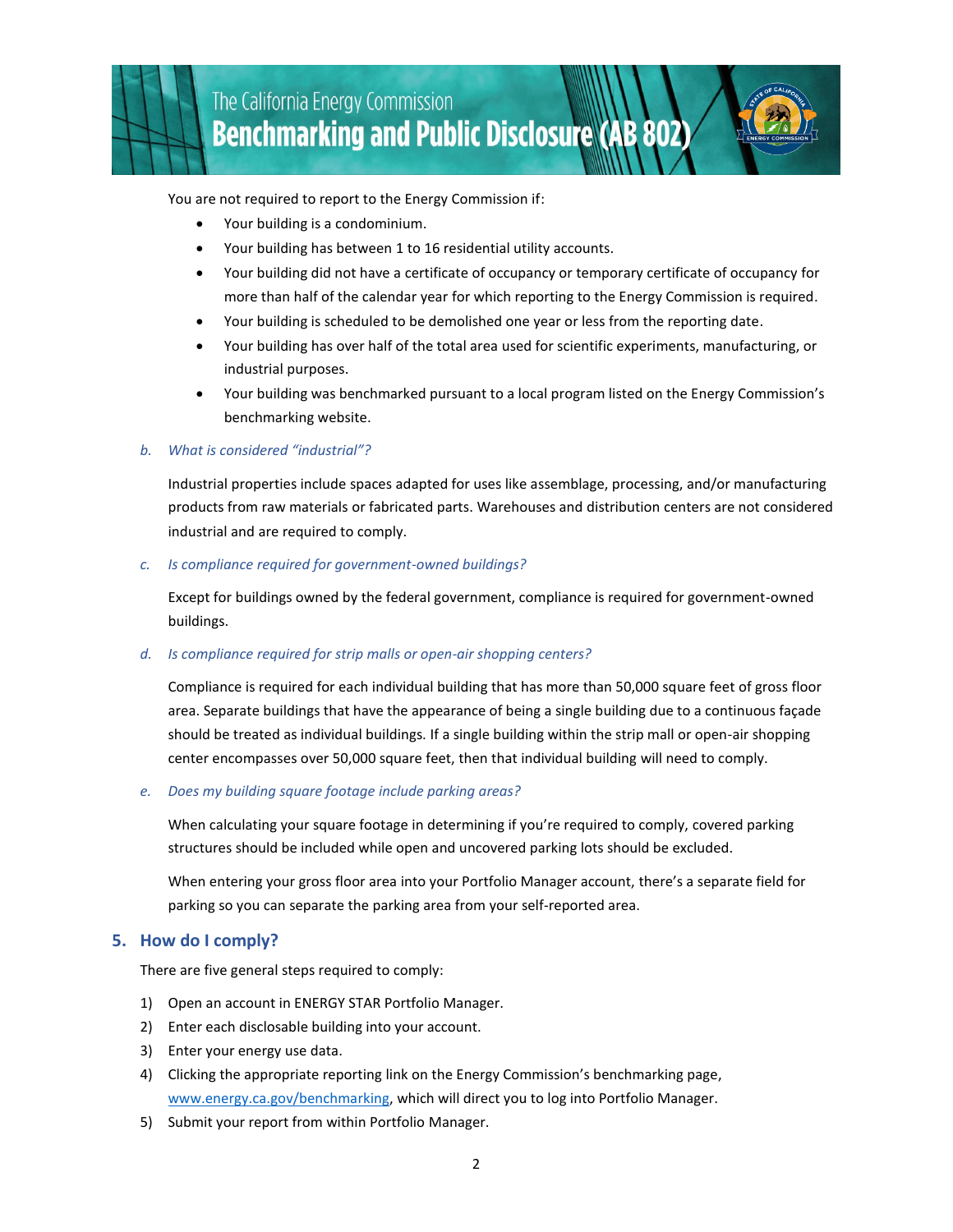

### The California Energy Commission **Benchmarking and Public Disclosure (AB 802)**

#### *a. What resources are available to help me comply?*

The Energy Commission's benchmarking page will include step-by-step guides, training materials with videos, and frequently asked questions. The Energy Commission's Benchmarking Hotline is also available to answer any questions you may have. For questions and training regarding the use of ENERGY STAR Portfolio Manager, the Portfolio Manager website also lists answers to frequently asked questions.

#### *b. Who can prepare the report or send the data?*

Anyone can open an ENERGY STAR Portfolio Manager account and create the report. The EPA offers training videos and guides, and there are step-by-step instructions on the Energy Commission's benchmarking website.

Some building owners or managers may choose to have internal staff to manage the account and submit reports, while others may hire an external service provider.

#### *c. Can you do it for me?*

No, benchmarking is to help you become more aware of your energy use. If you prefer not to manage it yourself, you can hire an ENERGY STAR partner who offers energy benchmarking services.

#### *d. How do I know if I've successfully submitted the report and have complied?*

After submitting the compliance report through ENERGY STAR Portfolio Manager, you'll receive an email from ENERGY STAR Portfolio Manager as a confirmation.

#### **6. By when do I need to complete this?**

Reporting is due by June 1, 2018 for disclosable buildings with no residential utility accounts, and by June 1, 2019 for disclosable buildings with 17 or more residential utility accounts. Reporting continues annually after the first report, due June 1 every year.

#### **7. How often must I report to the California Energy Commission?**

Reporting continues annually after the first report, due June 1 every year.

Since buildings generally don't change a lot, most owners will not have to collect new data after the first year. The only new information to collect is how much energy you used last year. To make it easy, there are ways to automatically have your energy bills go into ENERGY STAR, so you might just have to only click a button to submit data the second year.

#### **8. What happens to the information provided to the California Energy Commission?**

The first year of data for each group of disclosable buildings (2018 for buildings with no residential accounts, and 2019 for buildings with 17 or more residential utility accounts) will not be publicly disclosed. Beginning in the second year for each group, information reported each year will be publicly disclosed, to allow current and prospective building owners and tenants better understand the buildings in which they live and work.

*a. Is the public reporting intended to shame property owners for high energy use?*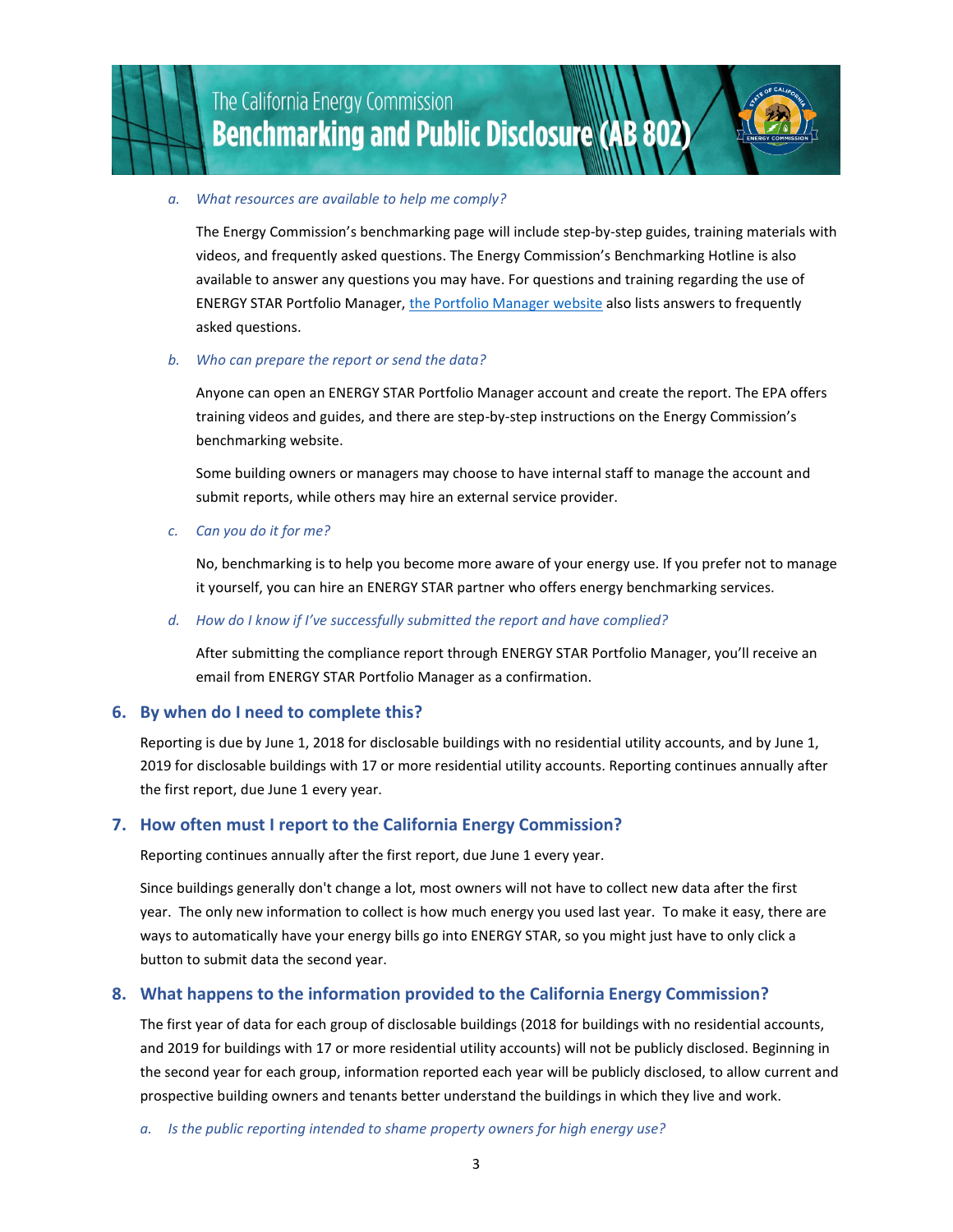No. We hope this information will help current and prospective building owners and occupants make better-informed decisions regarding purchasing, leasing, maintenance, and upgrades.

#### *b. What building information will be made public?*

The Energy Commission may make available:

- Building address, including county, latitude, and longitude
- Year built
- Gross floor area and property floor area (buildings and parking)
- Property or building name, if any
- Open "comments" field for the building owner or owner's agent to provide additional information about the building
- ENERGY STAR Portfolio Manager property ID
- Percentage of space occupied (occupancy) and number of occupants
- Number of buildings (if served by one common energy meter without submetering)
- ENERGY STAR score for eligible buildings
- Monthly and/or annual site and/or source energy used by energy type
- Monthly and/or annual weather-normalized site and/or source energy use intensity
- Monthly and/or annual peak electricity demand
- Total greenhouse gas emissions

#### **9. What type of information or data do I need?**

Benchmarking requires building characteristic information, occupancy information, and energy use data.

*a. What sources of energy are to be reported?*

Electricity, natural gas, steam, and fuel oil consumption are required. However, Portfolio Manager also includes fields for propane and other forms of energy that you can input and track.

#### *b. What information is required for submission and compliance?*

Basic building and ownership information will be needed, such as name of the owner, address, and contact information. Additionally, the ENERGY STAR Portfolio Manager instructions list the specific required information for varying building types. Each building type has different requirements—for example, a fast food restaurant and a hospital use energy very differently and have different information that is required to collect.

To streamline the process of collecting data, you can visit ENERGY STAR's website to download a data collection worksheet of all the information you'll need to fill out for your specific property type.

*c. How do I benchmark if my building was only occupied recently and doesn't have 12 months of data?*

Your building is exempt from reporting if it did not have a permanent or temporary certificate of occupancy for more than half of the calendar year being reported. Otherwise, reporting is required, and you should include as much energy use data as you have.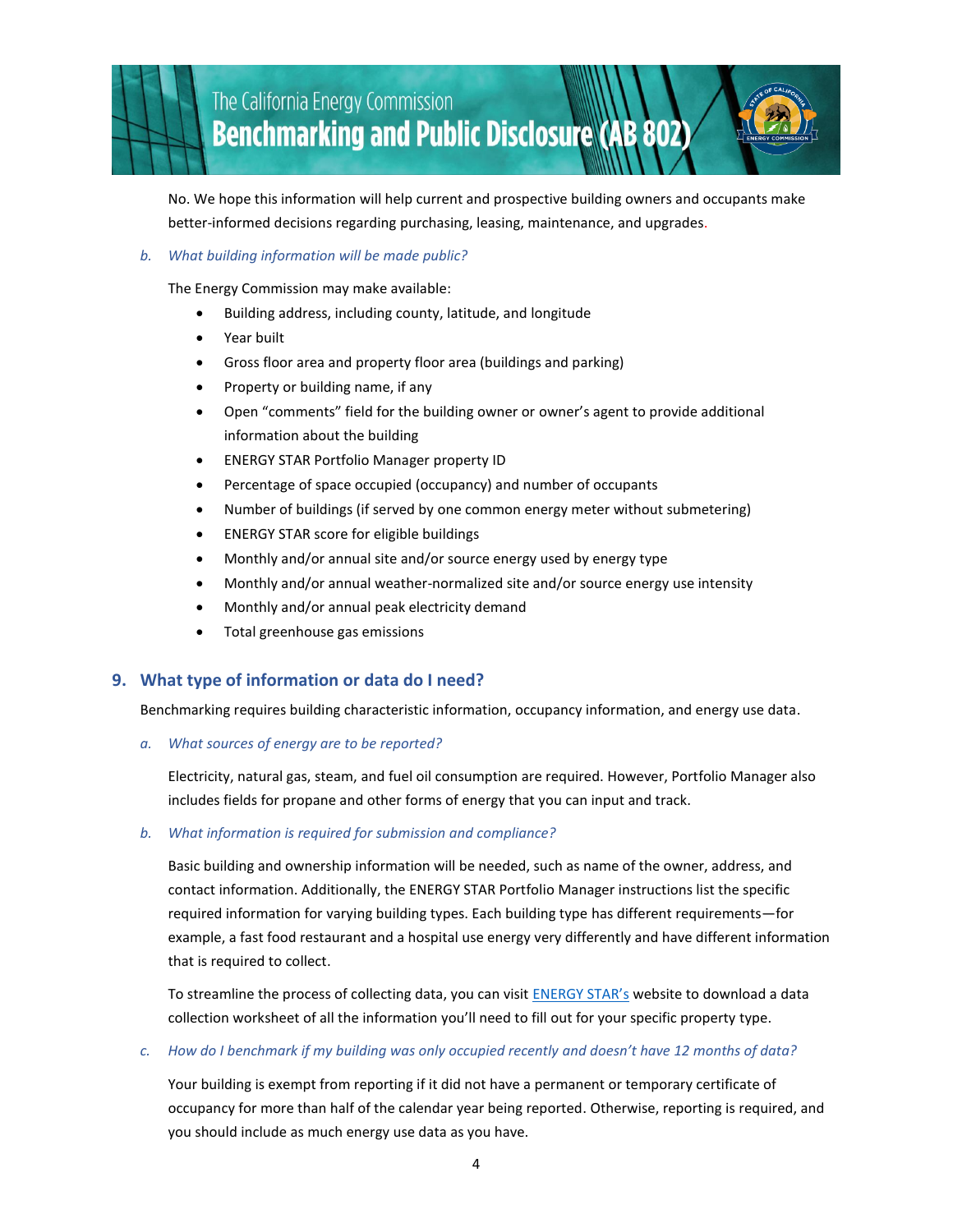

### The California Energy Commission **Benchmarking and Public Disclosure (AB 802)**

#### **10. Is there a procedure to protect proprietary data?**

When (1) the building owner is the customer of record for the only utility account serving a building, or (2) the building owner is one of two customers of record if the other customer has granted permission to have their energy use data shared, the owner may request a trade secret exemption from the executive director of the Energy Commission. If this exemption is granted, the building owner will be required to report building characteristic information but not energy use data.

#### **11. What will be the cost of complying?**

There are no fees associated with reporting your data to the Energy Commission. ENERGY STAR Portfolio Manager is also a free online tool to create the reports. However, there may be fees or costs associated with hiring an outside consultant to help you with benchmarking if you choose to not do it yourself.

#### **12. What if the building owner does not comply?**

The Energy Commission has the authority to issue fines for noncompliance, after allowing a period of 30 days to correct a violation. Building owners who have missed the June 1 reporting deadline are urged to report as soon as possible.

#### **13. What if the utility customers refuse to release their energy use data to building owners?**

AB 802 requires that energy utilities in California provide building-level energy use data to a building owner, owner's agent, or operator upon request for buildings with no residential utility accounts and for buildings with five or more utility accounts, one of which is residential. These are referred to as "covered" buildings. For covered buildings with fewer than three utility accounts of each energy type a utility provides, the utility customers of record for the accounts serving the building must provide their permission before the utility will provide energy use data. When a building owner is unable to obtain energy use data because customers did not provide permission, the building owner will comply by reporting building characteristic information but not energy use data. There is a link on the Energy Commission's benchmarking page for this specific situation.

#### **14. What do owners need to provide to show proof of ownership to get access to the whole building data from the utility?**

A person requesting whole-building energy use data will need to provide an attestation that he or she is the building owner or is authorized to act on behalf of the building owner. Proof of ownership is not required.

#### **15. What happens if I've requested data from the utility, but they have not yet completed my request in time for the deadline?**

Please complete your submission as soon as you have received energy use data from the utility, even if the compliance deadline has passed.

#### **16. What does ENERGY STAR Portfolio Manager allow you to do?**

You can track and assess the energy and water consumption of your buildings, generate weather-normalized energy use intensity and greenhouse gas emissions metrics, generate a 1 to 100 ENERGY STAR score for many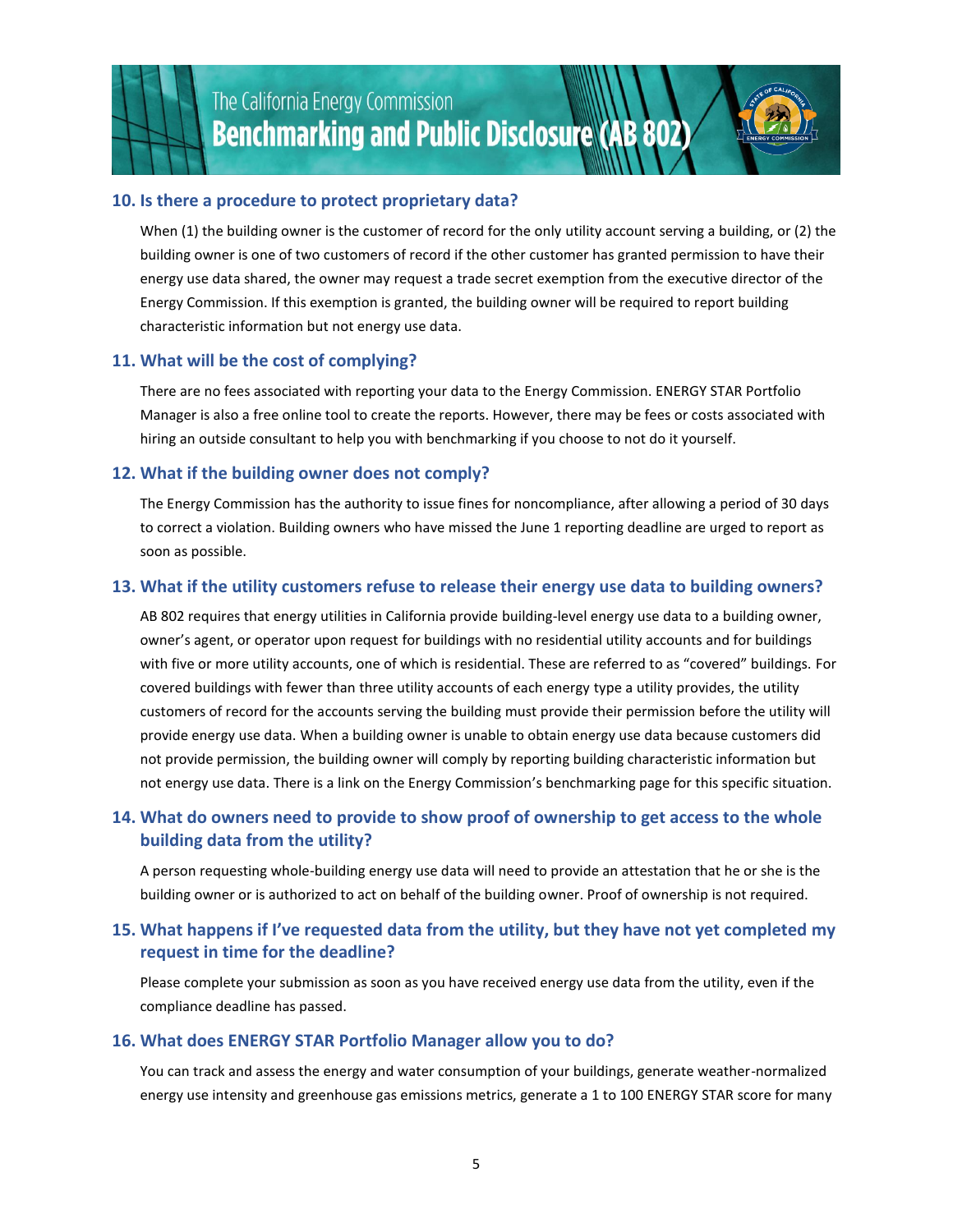

eligible building types, and generate custom reports that allow you to see time trending information and compare a building to other buildings in your portfolio and to similar buildings nationwide.

#### *a. Can I use ENERGY STAR Portfolio Manager to benchmark my building if my building is less than 50,000 square feet?*

Yes, Portfolio Manager works for all commercial buildings, and for residential buildings with five or more utility accounts.

#### **17. What if my city or county already has a benchmark reporting requirement?**

There is a provision in the regulations for the state program allowing for buildings reported under a local benchmarking program to be exempted from reporting to the state. Any programs that have received such an exemption will be listed on the Energy Commission's benchmarking page. For buildings located in jurisdictions with programs listed on this page, benchmarking and reporting to the local jurisdiction will also fulfill compliance with the state program.

#### **18. Are there penalties for having high energy usage?**

There aren't any penalties for high usages. The data and information are intended to help you make informed decisions to pursue efficiency measures and improve your overall operations.

#### **19. What is an ENERGY STAR score?**

The ENERGY STAR score is a metric from 1 to 100 that demonstrates a building's energy efficiency compared to similar buildings. A score of 50 indicates the national average energy performance. Not all building types are eligible for an ENERGY STAR score, and an ENERGY STAR score is not required for compliance with this program.

#### *a. How can I improve my building's score?*

Scores improve with increased energy efficiencies within the building. There may be initiatives you can pursue, including programs and rebates provided by your utility company.

#### *b. Will the score impact the selling price of my building?*

This can vary depending on the buyer. While some buyers prefer to purchase a building already operating at peak energy efficiency, others may prefer a building "as is" at a lower cost and then make their own energy efficiency improvements later to increase the value of the building.

#### **20. Does the Energy Commission have any recommendations to make the ongoing data tracking process easier for owners and landlords?**

Industry best practices for ongoing data tracking include automating the data flow from the utility to ENERGY STAR Portfolio Manager on an ongoing basis to minimize data gaps and increase data quality. Engaging a utility automation provider, sustainability or energy consultant can help making the ongoing data management process easier.